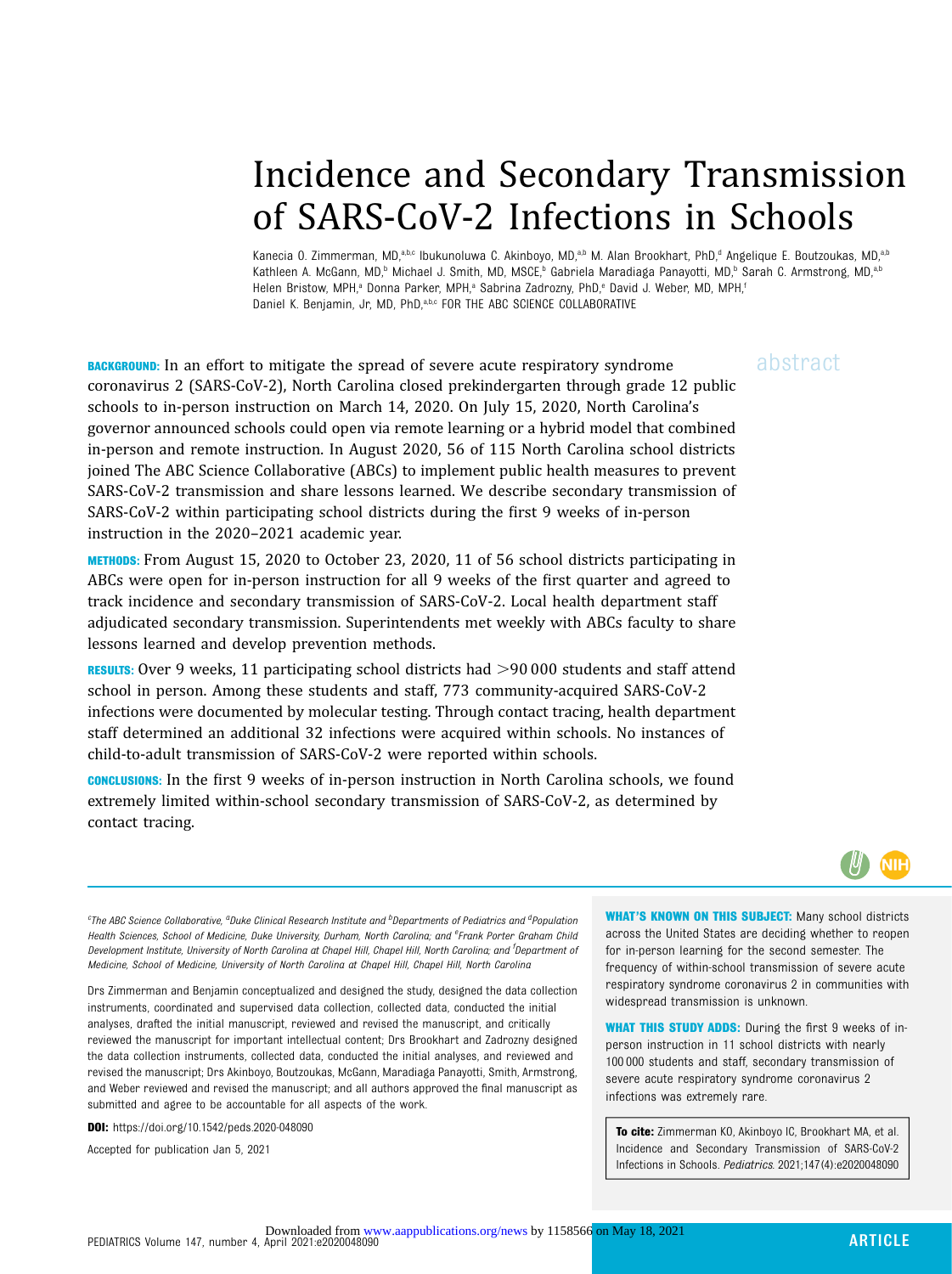Severe acute respiratory syndrome coronavirus 2 (SARS-CoV-2) causes the illness coronavirus disease 2019 (COVID-19) and is responsible for the pandemic that has affected  $>12$ million Americans.<sup>[1,2](#page-7-0)</sup> In the United States, prekindergarten through grade 12 (K–12) public schools are composed of  $>50000000$  children and 5 000 000 adults, many of whom have risk factors for severe COVID-19. In the first weeks of the pandemic, most US schools preemptively closed to in-person instruction through the end of the 2019–2020 school year to prevent transmission of SARS-CoV-2. Public schools that educate K–12 serve a central role in US education, public health, and the economy. Therefore, closing public schools has substantial repercussions for children and families.

On July 15, 2020, the governor of North Carolina allowed school districts to decide whether to provide all remote learning or some in-person instruction via a hybrid model, through which all students may attend school in person<sup>3</sup> but daily operations occur at less than full capacity. Families in districts offering the hybrid model could choose between hybrid or all remote learning. For many schools, the hybrid model resulted in students attending in-person school for 2 days each week (eg, 50% of children receive in-person instruction Monday and Tuesday; 50%, Thursday and Friday; and Wednesday is used for cleaning the building during remote instruction for all students). Districts that chose the hybrid model were also required to follow pandemic mitigation strategies, as directed by the North Carolina Department of Health and Human Services (NCDHHS) Strong Schools tool kit. $4 \text{ In }$  $4 \text{ In }$ particular, districts were required to have universal mask wearing for all individuals  $\geq$  5 years of age (except the adapted curriculum, during meals, and when sufficiently distanced outside), implement 6-foot

distancing, and wash hands (wear a mask, wait 6 feet apart, wash hands ["3W's"]) as well as perform daily symptom monitoring and temperature checks. Additional details on implementing mitigation strategies were left to the discretion of each school system.

Local school district leaders approached faculty from Duke University and the University of North Carolina at Chapel Hill, seeking to better understand the scientific underpinnings of SARS-CoV-2 mitigation strategies and to further guide district-specific policies around reopening. In response to this request, faculty at Duke University and the University of North Carolina at Chapel Hill developed The ABC Science Collaborative (ABCs).<sup>[5](#page-7-0)</sup>

In this article, we describe ABCs and evaluate our hypothesis that inperson instruction, if accompanied by assiduous adherence to masking, distancing, and hand hygiene, would not result in substantial risk of SARS-CoV-2 spread within schools for children or staff. We also report on lessons learned from efforts to provide safe in-person public education to students across North Carolina during this pandemic.

### **METHODS**

#### Formation and Work of ABCs

After initial requests and interest from local school districts, faculty and staff developed a program with 3 aims: (1) educate school leaders, staff, and the community; (2) have schoolspecific data drive decision-making; and (3) generate new science to improve health-related outcomes for children. Faculty then offered the program to the remaining school districts in North Carolina. As the first quarter of instruction progressed, participating school districts agreed to a memorandum of understanding to share lessons learned. Districts had the option to withdraw from the

collaborative at any time, and the degree of participation in activities was left to the discretion of each district. Similarly, data sharing across ABCs was encouraged but not compulsory.

# District Education Plan and Professional Learning Community

ABCs developed a multifaceted educational plan targeted at adult stakeholders. In the 3 weeks before the start of the school year and throughout the first 9 weeks of instruction, ABCs provided 60-minute educational webinars and question and answer sessions focused on the prevention, transmission, and outcomes of SARS-CoV-2 infection to superintendents, teachers, local school leaders, staff, parents, and school boards. Additionally, ABCs faculty moderated weekly small group sessions with superintendents and school leaders to share emerging science and discuss implementation plans for COVID-19 school policies.<sup>[6](#page-7-0)</sup>

#### Peer-to-Peer Support for Public Health Prevention Measures

Over 9 weeks of instruction, superintendents and ABCs faculty met weekly to address questions related to policy, revise district policies on the basis of lessons learned, and draft common documents related to SARS-CoV-2 prevention in schools. Specifically, the superintendents from districts conducting in-person instruction shared information and protocols around reopening (and staying open). ABCs faculty and staff provided scientific input on mitigation strategies. Resulting documents, including a key document outlining 12 principles, were made available to all members of the collaborative [\(Supplemental Fig 3](https://pediatrics.aappublications.org/lookup/suppl/doi:10.1542/peds.2020-048090/-/DCSupplemental/)). Districts participating in ABCs adopted varying degrees of the 12 principles, although midway through the 9 weeks of instruction, most had implemented at least 10 of the 12 principles as a result of lessons learned.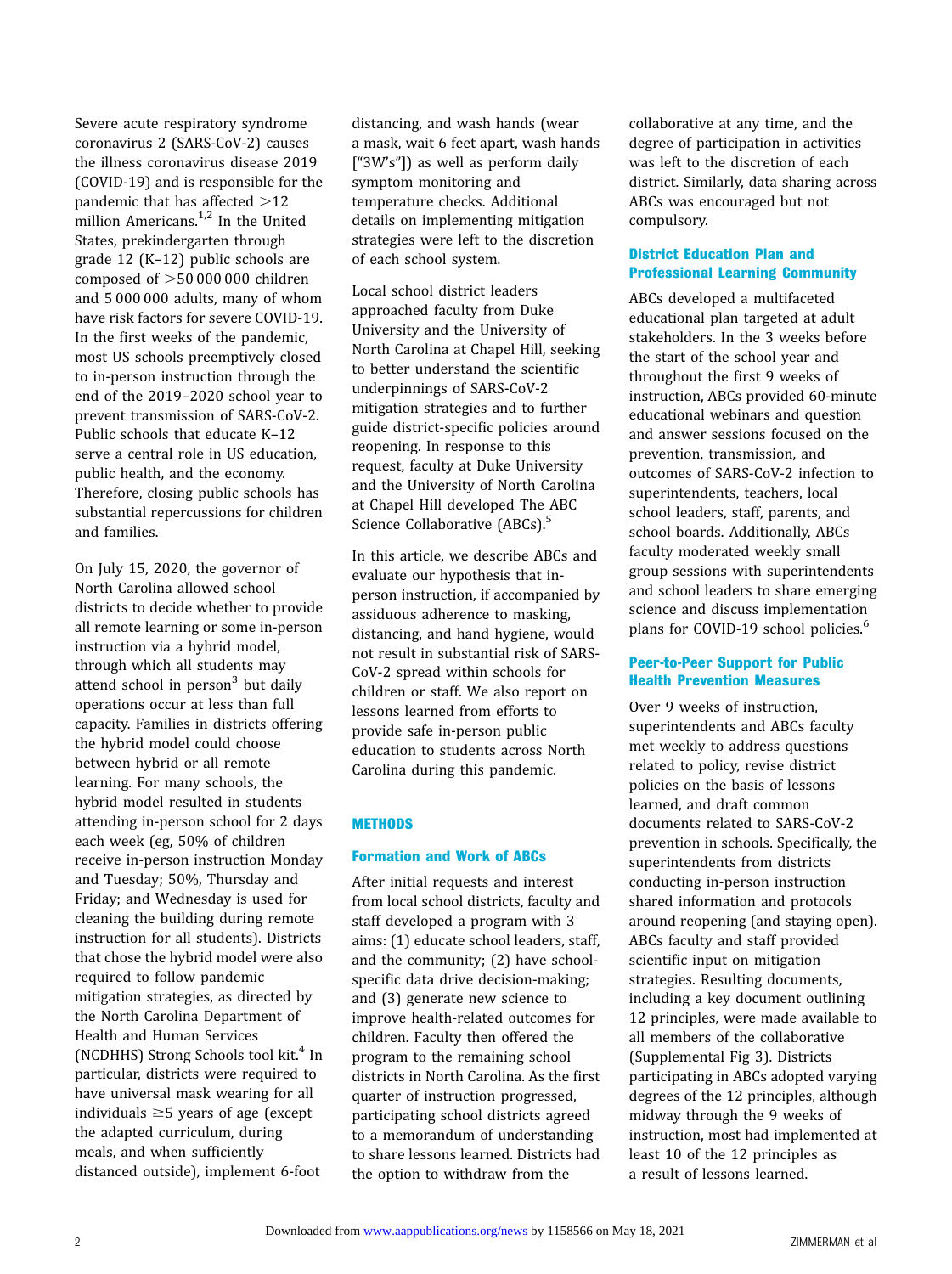#### Evaluation of Secondary **Transmission**

#### Study Population

During the first 9 weeks of instruction in North Carolina public schools, participating school districts provided confidential data to ABCs about SARS-CoV-2 cases and secondary transmission in schools. We specifically requested data from districts that had implemented the hybrid model for the entire 9-week period and had tracked cases and secondary transmission by school.

## Outcome Measures

The primary outcome was the number of within-school (secondary) transmissions of SARS-CoV-2 in traditional public schools conducting in-person learning. Case adjudication of within-school transmission was performed via contact tracing by the local health department. All close contacts were quarantined for 14 days; testing for contacts was encouraged by the NCDHHS but not required. Secondary outcomes included clusters, defined by the NCDHHS as a minimum of 5 cases in the same facility within a 14-day period and plausible epidemiological linkage between cases $^{7}$  $^{7}$  $^{7}$ ; consequently, clusters do not capture all cases of within-school transmission.

# Data Sources

For districts participating in data sharing, we obtained publicly available data for the number of staff, student enrollment, and student distribution by race, ethnicity, and expenditure for the 2019–2020 academic year. We confirmed the number of children attending in person with each superintendent. Data on timing and instructional models for each district were obtained via combinations of the following: conversations with school superintendents through the Lighting Our Way Forward<sup>[8](#page-7-0)</sup> collaborative program to guide school reopening

between the NCDHHS, the North Carolina State Board of Education, and the Department of Public Instruction; data on [EdNC.org;](http://EdNC.org) and policy updates from district Web sites.<sup>9</sup> Data for clusters and community transmission across the state were available on the NCDHHS Web site.<sup>[10](#page-7-0)</sup> After local health department adjudication, superintendents reported data on primary and secondary cases by school and week of instruction to ABCs faculty. Only those 11 school districts that provided in-person instruction for 9 weeks and were able to report both primary and secondary infections were included in the analysis of secondary transmission.

# **Definitions**

There are 100 counties in the state of North Carolina, each of which has a school district ( $n = 100$  county districts). Additionally, some cities within these counties have their own school districts separate from the county schools  $(n = 15$  city districts). Widespread community transmission was defined as molecular test results positive in  $>1$  of 1000 county residents over 14 days for  $\geq$  5 of the 9 instructional weeks.

# Analyses

We performed descriptive analyses to aggregate data from contributing districts to characterize the number of people in school buildings, secondary transmission in schools, and transmission within surrounding communities.

# Institutional Review Board Approval

No personal health information data were obtained or transmitted; this work is part of the ABCs research program (Duke University Institutional Review Board Pro00107036).

### **RESULTS**

# Study Cohort

Of 115 school districts in North Carolina, 56 participated in ABCs ([Fig](#page-3-0) [1,](#page-3-0) Table 1). Districts participating in ABCs tended to be larger in population (7739 vs 4516), had fewer non-Hispanic white students (46.8% vs 54.9%; Table 1), and offered fewer weeks of in-person instruction (3.6 of 9 weeks vs 5.7 of 9 weeks).

Of participating ABCs school districts, 35 of 56 offered in-person instruction for at least part of the 9 weeks and 21 remained all remote. Of the 35 school districts offering in-person instruction, 17 offered it for all 9 weeks and 18 offered it for part of the 9 weeks; of these 18, approximately half (8 of 18) offered in-person instruction for  $\geq$ 4 weeks. None of the participating school districts had to close during the 9 weeks because of SARS-CoV-2 transmission. Eleven of the 17 school districts that offered inperson instruction for all 9 weeks participated in this study, of which 9 were county districts and 2 were city districts. These districts provided primary infections by school and week of instruction (Table 2). These districts further provided all cases of secondary transmission by school and week of instruction, as determined by local public health contact tracing.

Across North Carolina, the rate of SARS-CoV-2 infections was 1–2 cases per 1000 residents per week for most of the 9 weeks examined [\(Fig 2](#page-5-0)). The rate of community-acquired cases was slightly higher in the 11 counties that house the 11 school districts contributing data for this report. [Figure 2](#page-5-0) reveals the number of community-acquired cases within the 11 school districts per 1000 students.

# Primary Cases and Secondary **Transmission**

Across the 11 school districts, 773 community-acquired SARS-CoV-2 infections were documented by molecular testing; however, there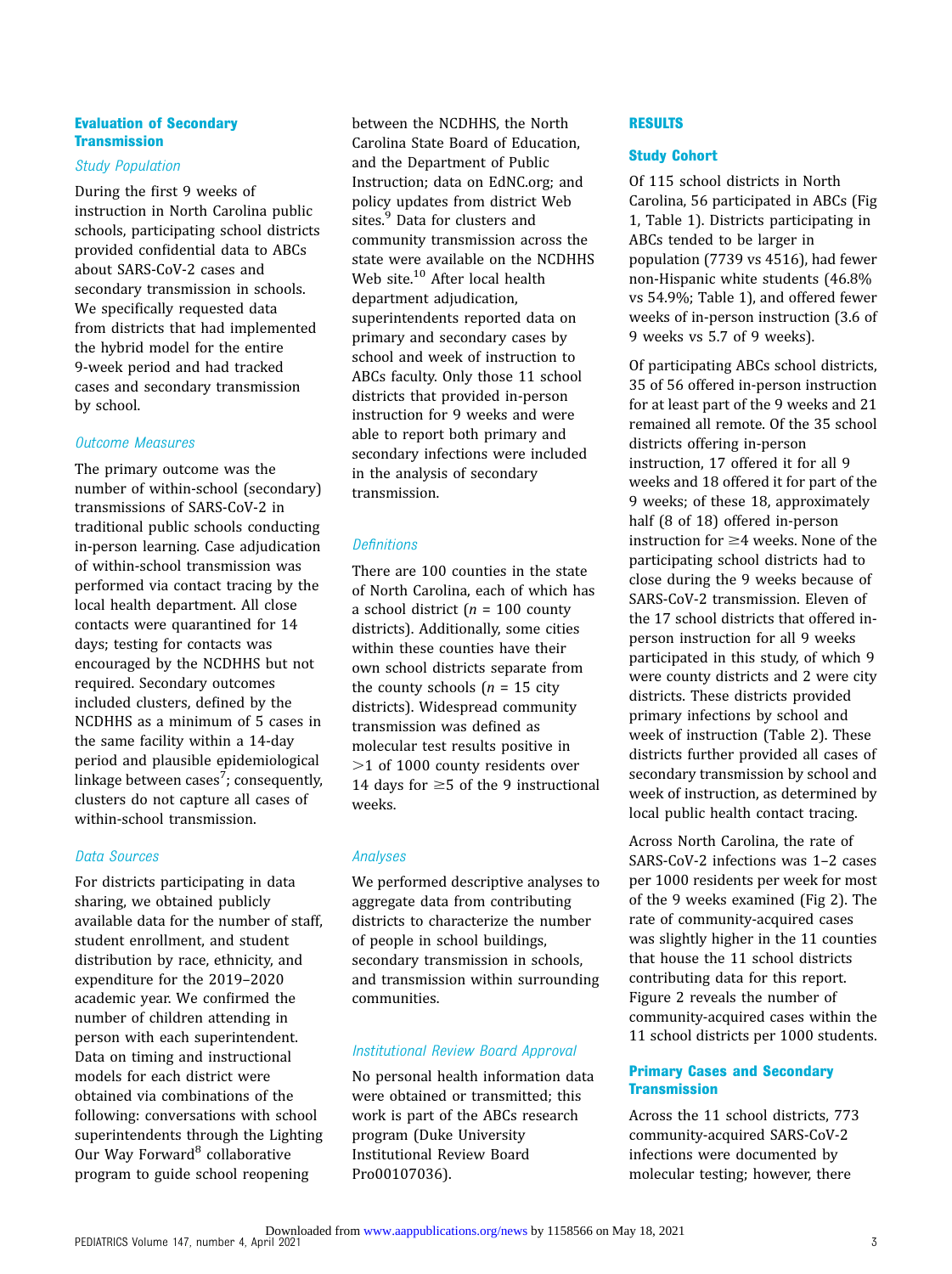<span id="page-3-0"></span>

FIGURE 1

Formation of the districts: formation of the cohort of districts that shared data.

were only 32 adjudicated cases of secondary transmission across the 11 districts combined in 9 weeks of instruction. Six districts had 0 secondary infections, 2 had 1 case, and 3 had multiple cases. There were 6 cases of secondary transmission in the prekindergarten setting, 11 in elementary schools, 6 in middle schools, 5 in high schools, and 4 in K–12 schools. There were no cases of child-to-adult within-school transmission.

#### Clusters of SARS-CoV-2 Infection

During the first 9 weeks of instruction across the state of North Carolina, there were 38 reported clusters in schoolchildren; of these, 2 occurred in charter schools (10 cases) and 19 occurred in private schools (191 cases). Of the 17 clusters in traditional public schools, 2 (10 cases) occurred in schools entirely engaged in remote learning.

There were 15 clusters that occurred in the state of North Carolina within

traditional public schools providing in-person instruction; 11 of 15 (89 cases) occurred in schools that did not participate in ABCs. One cluster (5 cases of within-school transmission) occurred in an ABCs district that was open for 4 weeks of instruction, and 3 clusters (15 cases of within-school transmission) occurred in the ABCs-participating school districts that provided data for this article. One of these ABCs clusters occurred in a district that exempted mask wearing in prekindergarten during the early days of the school year, a policy that was in accordance with NCDHHS guidance permitting mask exemptions for younger children. As a result of this cluster, the prekindergarten class was closed to in-person instruction temporarily, and the mask wearing exemption in the prekindergarten environment was reversed. Thereafter, there were no additional cases of secondary transmission in the prekindergarten environment in that district.

Two clusters occurred in the special needs environment of ABCsparticipating school districts, 1 of which was linked to children eating together in close proximity. In both of these clusters, the district temporarily closed in-person learning at the respective schools. Mask wearing adherence was reemphasized; when mask wearing was not feasible, face shields were employed. Additionally, ABCs and local superintendents jointly developed specialized plans for lunch and breakfast routines to prevent subsequent mealtime transmission. This included eating outdoors when possible, maintaining 6 ft distance, doing all food preparation before taking masks off (eg, opening milk cartons), limiting mask-off time to 15 minutes for eating, and no talking while eating and while masks are off.

#### Other Lessons Learned

In weekly superintendent meetings, several key contributors to success were noted: daily screening of students and staff, high rates of mask wearing adherence for children and adults, transparency in publicly reporting confirmed SARS-CoV-2 infections (eg, via Web site), efficient contact tracing, close collaboration with local health departments, regular updates with staff and principals to encourage adherence and report secondary transmission cases or any breaches in safety protocols, detailed schedule for all aspects of the school day to adhere to the 3W's, definitive plans for the special needs community, and opening in the hybrid model of instruction. These refinements informed the 12 Principles for Safer Schools.<sup>[11](#page-7-0)</sup>

Superintendents frequently noted operational challenges related to quarantine policies, pandemic fatigue, and family cooperation with contact tracing. The 11 districts reported quarantining  $>3000$  children and staff over 9 weeks. These reductions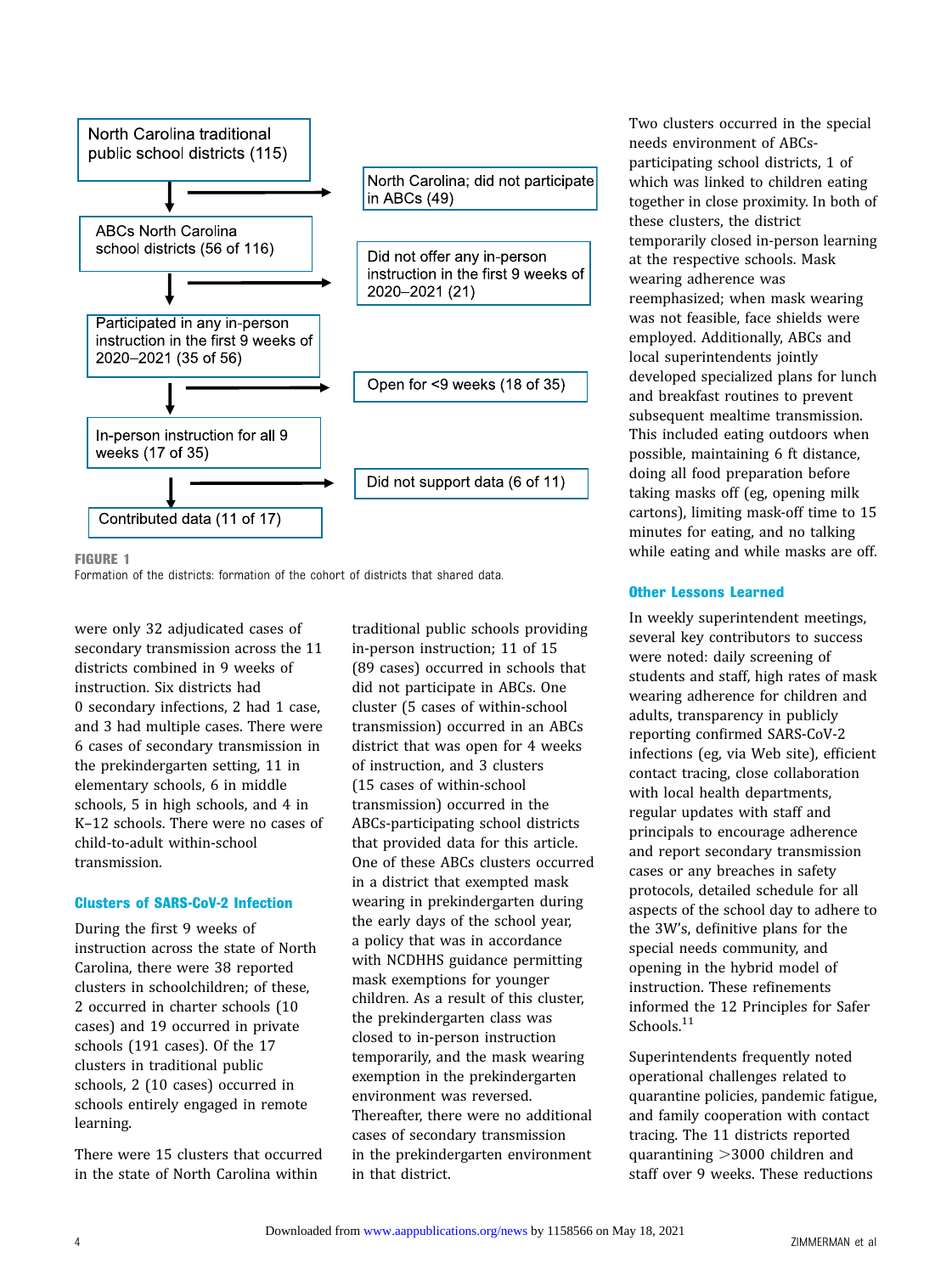TABLE 1 Comparison of School Districts That Were Within and Outside ABCs During the First 9 Weeks of the 2020–2021 Academic School Year in North Carolina

| Variables                            | ABCs<br>Members<br>$(N = 56)$ | Other North Carolina<br>Districts<br>$(N = 59)$ | Districts Submitting<br>Data<br>$(N = 11)$ |
|--------------------------------------|-------------------------------|-------------------------------------------------|--------------------------------------------|
| Average No. staff                    | 859                           | 540                                             | 1172                                       |
| Average No. students                 | 7739                          | 4516                                            | 10971                                      |
| Student enrollment by race and       |                               |                                                 |                                            |
| ethnicity, %                         |                               |                                                 |                                            |
| Non-Hispanic white                   | 47                            | 55                                              | 55                                         |
| Non-Hispanic Black                   | 27                            | 20                                              | 21                                         |
| American Indian                      | 1                             | 3                                               | $<$ 1                                      |
| Pacific Islander                     | $<$ 1                         | $<$ 1                                           | $<$ 1                                      |
| Asian American                       | $\overline{2}$                | 1                                               | $\overline{2}$                             |
| $\geq$ 2 races                       | 6                             | 6                                               | 6                                          |
| Hispanic <sup>a</sup>                | 18                            | 15                                              | 15                                         |
| Average No. weeks open for in-person | 3.6                           | 5.7                                             | 9                                          |
| learning in 01                       |                               |                                                 |                                            |
| No. districts open by week           |                               |                                                 |                                            |
| Week 1                               | 19                            | 31                                              | 11                                         |
| Week 2                               | 18                            | 30                                              | 11                                         |
| Week 3                               | 18                            | 30                                              | 11                                         |
| Week 4                               | 18                            | 33                                              | 11                                         |
| Week 5                               | 22                            | 36                                              | 11                                         |
| Week 6                               | 23                            | 39                                              | 11                                         |
| Week 7                               | 24                            | 43                                              | 11                                         |
| Week 8                               | 27                            | 46                                              | 11                                         |
| Week 9                               | 31                            | 47                                              | 11                                         |

Q1, quarter 1 of instruction.

a North Carolina reports race and ethnicity in a combined format

in staff were especially burdensome in smaller districts where employees could not be substituted. As the 9 weeks progressed, 2 districts reported reduced compliance with mask wearing and distancing, primarily within the adult population, so these districts asked ABCs faculty to meet with all of their principals to reinforce the importance of long-term adherence to safety protocols, mask wearing, and distancing at the end of the first instructional quarter.

#### **DISCUSSION**

During an ongoing pandemic with widespread community transmission, cases of SARS-CoV-2 with subsequent morbidity and mortality will occur regardless of whether schools allow in-person instruction. A key question exists for policy makers: Is the within-school spread of SAR-CoV-2 greater, equal to, or less than that observed in the broader community? During our study, counties housing the 11 participating school districts had 1–2 new SARS-CoV-2 infections per 1000 residents per week; this is considerable community transmission, as reflected by the 773 community-acquired cases. On average, North Carolina residents with SARS-CoV-2 infected slightly more than 1 other individual during these 9 weeks. $12$  If secondary transmission were as common in schools as in the community, we would anticipate up to 900 secondary infections within schools; however, only 32 withinschool SARS-CoV-2 transmissions occurred.

SARS-CoV-2 outbreaks and clusters have been commonly reported on residential colleges and universities<sup>[1](#page-7-0)</sup> as well as in overnight camps<sup>2</sup> and an overnight summer school retreat for high school students.<sup>[13](#page-7-0)</sup> SARS-CoV-2 in school-aged children from March 1 to September 19, 2020, peaked in July, in parallel with overall community peaks.[14](#page-7-0) Closure of K–12 schools has

|  |  | <b>TABLE 2</b> Description of the 11 Districts Within ABCs |  |  |  |  |  |
|--|--|------------------------------------------------------------|--|--|--|--|--|
|--|--|------------------------------------------------------------|--|--|--|--|--|

| District | County<br>Population (No.) | Staff in<br>2019-2020<br>(No.) | Students in<br>2020-2021 (No.) | Hispanic <sup>a</sup><br>(% ) | African<br>American<br>$(\%)$ | Asian<br>American<br>$(\%)$ | White<br>(% ) | Multiple<br>Races <sup>b</sup><br>(% ) | Students in Person<br>2020 (No.) | Primary<br>Infections<br>(No.) |
|----------|----------------------------|--------------------------------|--------------------------------|-------------------------------|-------------------------------|-----------------------------|---------------|----------------------------------------|----------------------------------|--------------------------------|
|          | 38755                      | 646                            | 4499                           | 11                            | 4                             |                             | 79            | 5                                      | 3972                             | 60                             |
|          | 28 150                     | 411                            | 2828                           | 13                            |                               | $<$ 1                       | 84            | 2                                      | 2163                             | 43                             |
| ٠D.      | 43965                      | 404                            | 5766                           | 16                            |                               |                             | 72            | 5                                      | 5068                             | 69                             |
|          | 223 842                    | 3233                           | 29 4 9 0                       | 16                            | 23                            | $\overline{2}$              | 54            | 5                                      | 19434                            | 315                            |
| 5        | N/A <sup>c</sup>           | 453                            | 3830                           | 26                            | 20                            | 5                           | 38            | 10                                     | 2835                             | 24                             |
| 6        | 184 023                    | 2194                           | 20 038                         | 15                            | 14                            | 3                           | 63            | 5                                      | 16523                            | 91                             |
|          | 10 194                     | 171                            | 963                            | 12                            | 34                            | $<$ 1                       | 47            | 6                                      | 628                              | 6                              |
| 8        | 102 950                    | 1538                           | 12376                          | 15                            | 15                            |                             | 62            | 6                                      | 8815                             | 69                             |
| 9        | N/A <sup>c</sup>           | 220                            | 1642                           | 22                            | 8                             | 2                           | 63            | 5                                      | 1024                             |                                |
| 10       | 181 005                    | 2697                           | 22971                          | 12                            | 46                            | ŋ                           | 35            | 5                                      | 12700                            | 83                             |
|          | 38 236                     | 664                            | 4963                           | 27                            | 3                             | $\lt$                       | 66            | Ő                                      | 4284                             | 6                              |

N/A, not applicable.

a North Carolina reports ethnicity as a separate category within race.

**b Races with <1% for all districts listed include American Indian and Pacific Islander.** 

c Sites 5 and 9 are city districts, and therefore county population cannot be estimated.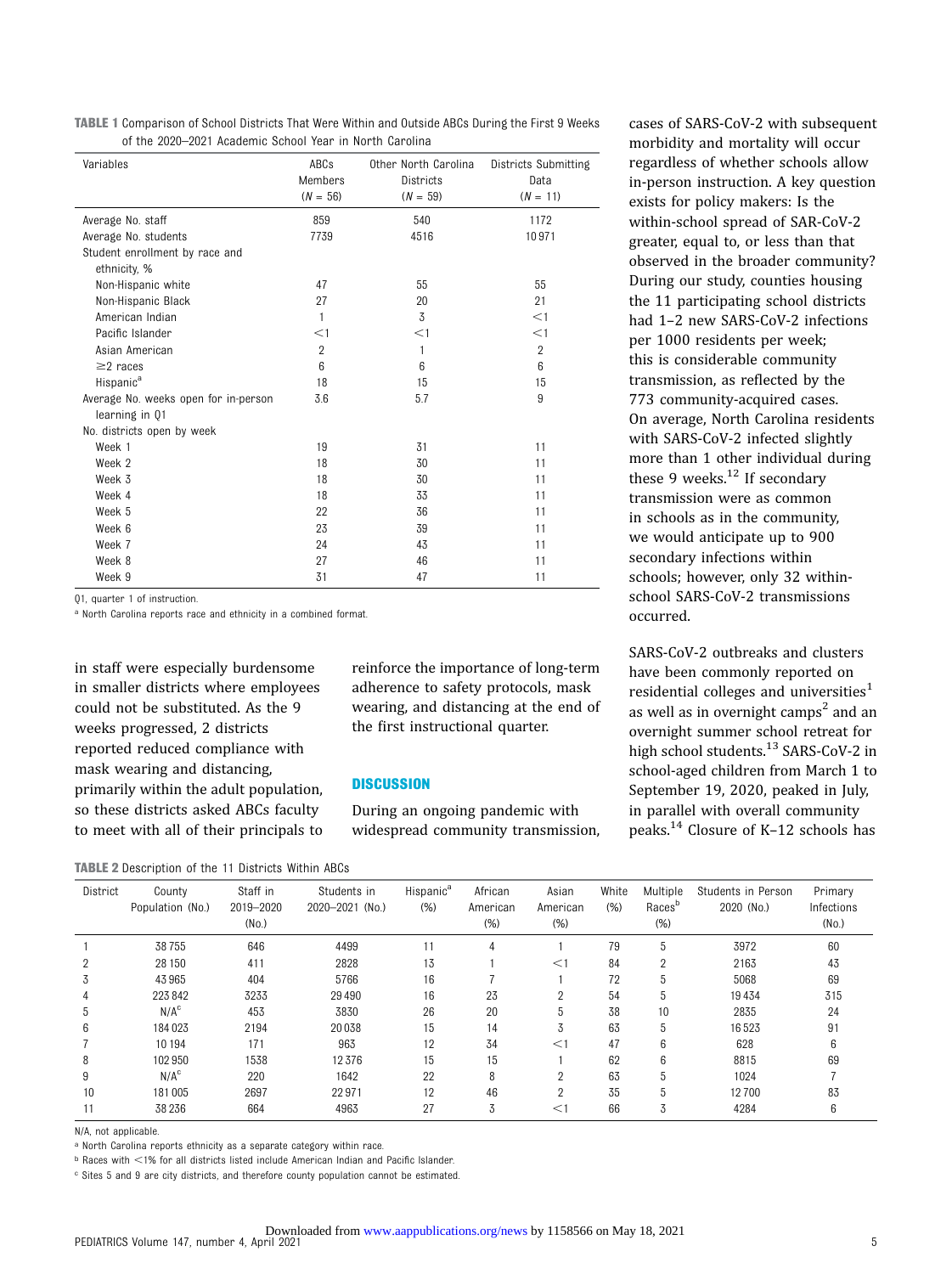#### Reference rates

- Rates from all North Carolina counties
- Rates from North Carolina counties in study

<span id="page-5-0"></span>



Rates of infection: rate of infection across North Carolina (solid line) and in the ABCs 11 districts (dashed line). Dots notate the rates of community-acquired infection within the schools.

often been used as a mitigation strategy for the SARS-CoV-2 pandemic.[15](#page-7-0) In a recent systematic review, the authors noted that school closures alone would prevent only 2% to 4% of deaths, which is much less than other social distancing interventions.[16](#page-7-0)

Internationally, efforts to minimize school closures in some countries have been implemented with success.<sup>[17](#page-7-0)</sup> Taiwan avoided widespread closures by implementing local temporary school closures based on low thresholds for infected cases within individual schools.<sup>[18](#page-7-0)</sup> Nevertheless, in the United States, few data other than modeling studies are available on SARS-CoV-2 transmission in schools that practiced COVID-19 mitigation strategies, including mask wearing, physical distancing, hand hygiene, and surface disinfection. Our data support the concept that schools can stay open safely in communities with widespread community transmission. The reasons for district success in limiting secondary transmission were not formally tested; however, common themes emerged during the teleconferences with ABCs faculty and superintendents and are outlined on the ABCs Web site $11$  and available for public use. Foremost among these themes was consistent adherence to the 3W's. Additionally, superintendents credited the following important components of success: detailed plans for all activities within school, contact tracing with county health departments, public reporting of infections, and the ability to share lessons learned peer to peer.

North Carolina traditional public schools were especially effective in preventing clusters compared with the private sector. There are ∼1.8 million schoolchildren in North Carolina, 80% of whom attend traditional public schools. The remaining 20% attend charter schools or private schools or are homeschooled. Approximately 150 000 children in North Carolina attended private schools (based on attendance from 2019 data) this academic year, but there were more clusters (19) with more SARS-CoV-2 cases (191) in this subgroup than all North Carolina traditional public schools combined.

Most of the cases of secondary transmission in ABCs districts (and all 3 clusters) were related to absent face coverings. These 3 clusters occurred in young children, during lunch, or among children with substantial special needs. In the special needs environment, mask wearing is not always feasible; superintendents reported mask wearing compliance of 50% to 100% for children outside the mainstream classroom because of severe emotional and cognitive disabilities. Of the severely disabled children who cannot wear masks, ∼50% are able to wear a face shield. Superintendents also emphasized increased distancing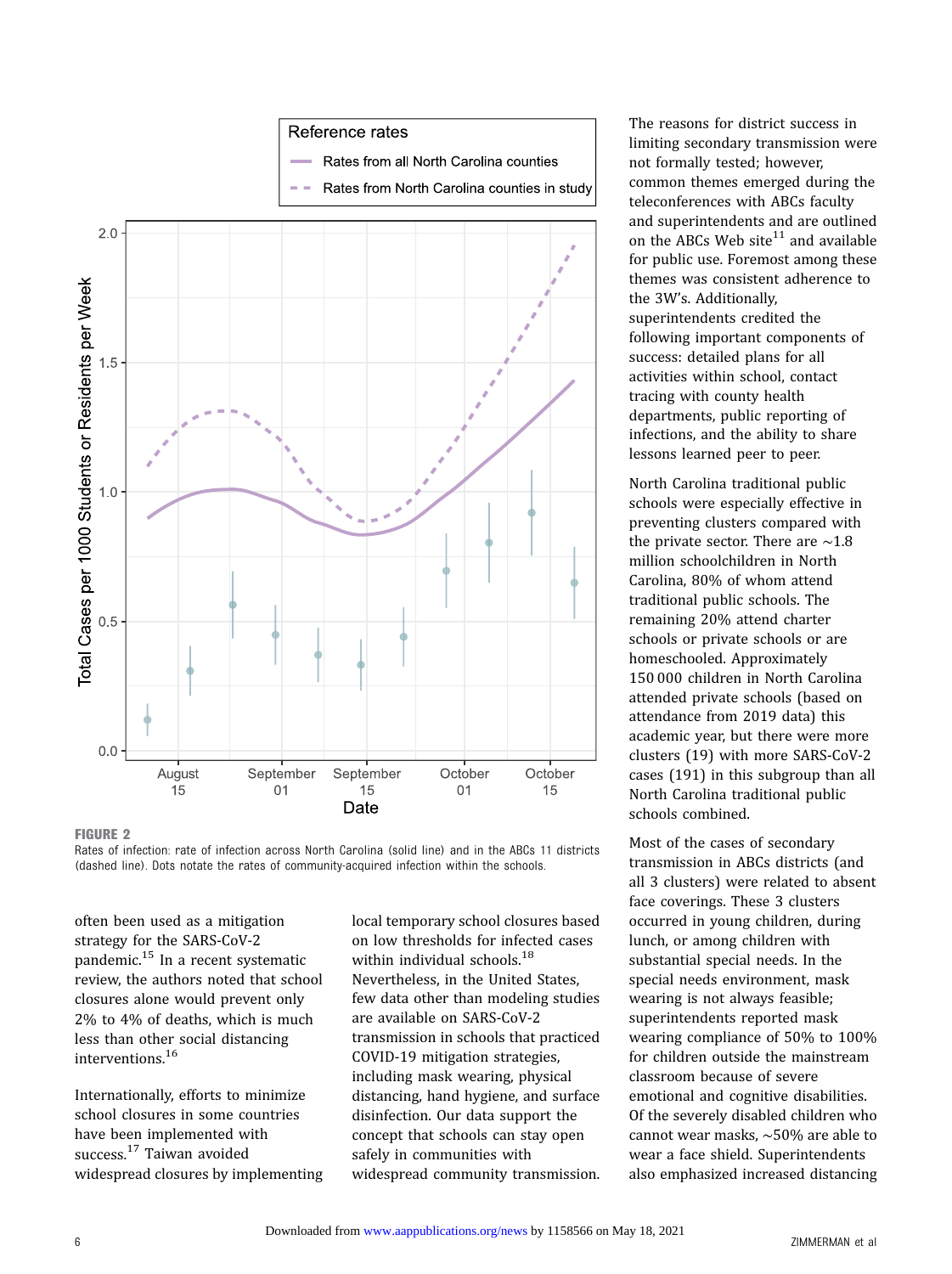in the special needs environment, and several ABCs districts implemented tactics related to ventilation (eg, spending more time outside, opening windows when feasible, and improving airflow and filters).

Several policies related to quarantine were especially burdensome for superintendents because of substantial staffing shortages with little gain in public safety. In the 2020 school environment, all individuals within 6 feet of a person infected with SARS-CoV-2 for longer than 15 minutes must self-quarantine, even if all wore masks. This policy is counterproductive for 3 reasons: (1) as evidenced by these data, secondary transmission in the setting of mask wearing is uncommon; (2) this policy discounts the benefits of mask wearing and sends a mixed message to the public on the benefit of face coverings; and (3) in other environments (eg, some health care settings), personnel are not required to quarantine if they have face coverings (even if they were wearing a medical mask rather than an N95 mask) while caring for an asymptomatic patient who has SARS-CoV-2. Moreover, regardless of test results, the 14-day length of quarantine provides little motivation for parents of potentially exposed children to obtain testing, thereby limiting our general understanding of transmission dynamics. Recent guidance from the Centers for Disease Control and Prevention recently provided options to reduce quarantine duration after exposure in the setting of negative testing results<sup>19</sup>; using these updated guidelines to implement mandated testing, with reduced quarantine time after exposure, might address this concern.

Our study has limitations. Participation in ABCs is voluntary, and not every school district in North Carolina participated in ABCs or this study. Participation in ABCs and voluntary submission of data may result in select bias for school districts that enforce adherence to preventive measures, emphasize transparency, and cooperate with peers; these characteristics are likely associated with greater adherence to mask wearing, reduced secondary transmission, and lower risks to students. Adjudication of secondary transmission was by local health department staff in each district, with varying resource capabilities. Although health department staff requested testing of contacts, testing could not be universally enforced because it is not required to return to school in North Carolina. Because of confidentiality concerns, we were not able to analyze incidence of child-tochild or adult-to-child transmission, nor could we determine the relative effectiveness of any specific school policies. Finally, these data are applicable to reduced population density, both through the hybrid model and from students within the districts (approximately one-third of students) opting to remain remote.

#### **CONCLUSIONS**

Our cohort study revealed that enforcing SARS-CoV-2 mitigation policies, such as mask wearing, physical distancing, and hand hygiene, resulted in minimal clusters of SARS-CoV-2 infection and low rates of secondary transmission in schools and did not cause a larger community infection burden. Our data indicate that schools can reopen safely if they develop and adhere to specific SARS-CoV-2 prevention policies.

#### ACKNOWLEDGMENTS

We thank the following people for their contributions and dedication to ABCs: Susan Landis, project

management, Duke Clinical Research Institute, Duke University School of Medicine; Jennifer Hefner, superintendent, Alexander County Schools; Eisa Cox, superintendent, Ashe County Schools; Jeff Wallace, superintendent, David County Schools; Jeff Booker, superintendent, Gaston County Schools; Robbie Adell, superintendent, Hickory Public Schools; Jeff James, superintendent, Iredell-Statesville Schools; Ben Thigpen, superintendent, Jones County Public Schools; Robert Grimesey, superintendent, Moore County Schools; Kim Morrison, superintendent, Mount Airy City Schools; Ethan Lenker, superintendent, Pitt County Schools; Todd Martin, superintendent, Yadkin County Schools; Boen Nutting, Iredell-Statesville Schools; Lori Dingler, lead registered nurse, Davie County; Seth Powers, Moore County Schools; Betty Worthy, Gaston County Schools; Jed Cockrell, Yadkin County Schools; Kristi Gaddis, Yadkin County Schools; Penny Willard, Mount Airy City Schools; Robin Helton, Alexander County Schools; Danielle Bryan, Jones County Public Schools; Angela Simmons, Hickory Public Schools; and Karen Harrington, Pitt County Schools.

### **ABBREVIATIONS**

3W's: wear a mask, wait 6 ft, wash hands ABCs: The ABC Science Collaborative COVID-19: coronavirus disease 2019 K–12: prekindergarten through grade 12 NCDHHS: North Carolina Department of Health and Human Services SARS-CoV-2: severe acute respiratory syndrome coronavirus 2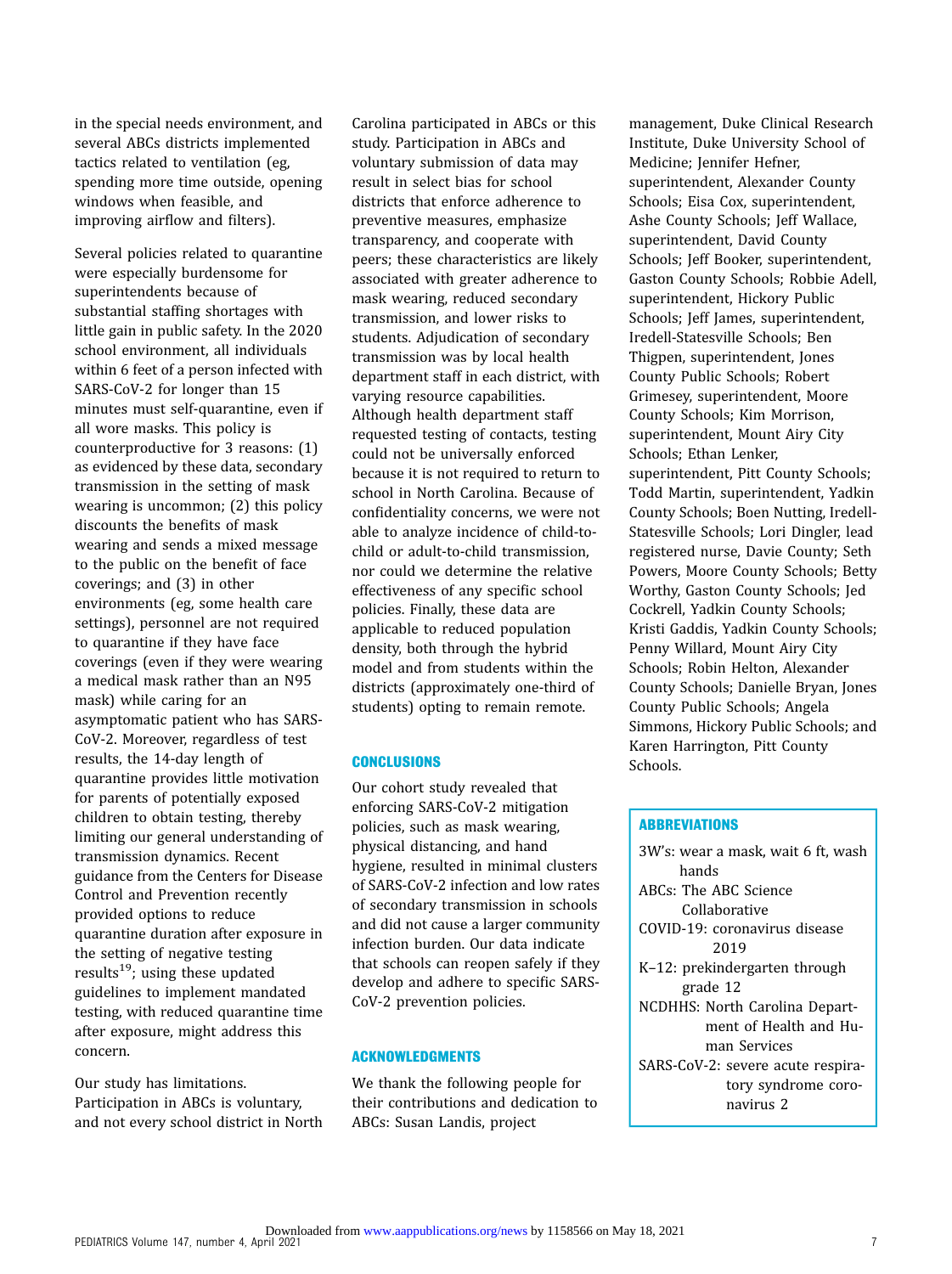<span id="page-7-0"></span>Address correspondence to Danny K. Benjamin Jr, MD, PhD, Duke Clinical Research Institute, Durham Centre Suite 800, 300 W Morgan St., Durham, NC 27701-7044. Email: [danny.benjamin@duke.edu](mailto:danny.benjamin@duke.edu)

PEDIATRICS (ISSN Numbers: Print, 0031-4005; Online, 1098-4275).

Copyright © 2021 by the American Academy of Pediatrics

FINANCIAL DISCLOSURE: The authors have indicated they have no financial relationships relevant to this article to disclose.

FUNDING: Funded by the Trial Innovation Network (sponsored by the National Institutes of Health's National Center for Advancing Translational Sciences [5U25TR001608-05]), which is an innovative collaboration addressing critical roadblocks in clinical research and accelerating the translation of novel interventions into life-saving therapies. Also funded by the *Eunice Kennedy Shriver* National Institute of Child Health and Human Development (contract HHSN-275201000003I) for the Pediatric Trials Network (Principal Investigator Dr Benjamin). The content is solely the responsibility of the authors and does not necessarily represent the official views of the National Institutes of Health. Funded by the National Institutes of Health (NIH).

POTENTIAL CONFLICT OF INTEREST: The authors have indicated they have no potential conflicts of interest to disclose.

#### REFERENCES

- 1. Wilson E, Donovan CV, Campbell M, et al. Multiple COVID-19 clusters on a university campus - North Carolina, August 2020. MMWR Morb Mortal Wkly Rep. 2020;69(39):1416–1418
- 2. Szablewski CM, Chang KT, Brown MM, et al. SARS-CoV-2 transmission and infection among attendees of an overnight camp - Georgia, June 2020. MMWR Morb Mortal Wkly Rep. 2020; 69(31):1023–1025
- 3. Public Schools of North Carolina. Lighting our way forward: North Carolina's guidance on reopening K-12 public schools (summary). Available at: [https://drive.google.com/](https://drive.google.com/file/d/11qO4_l_P2xUvI3iem0fRE2mRswajY22t/view)file/d/11qO4\_ [l\\_P2xUvI3iem0fRE2mRswajY22t/view.](https://drive.google.com/file/d/11qO4_l_P2xUvI3iem0fRE2mRswajY22t/view) Accessed December 1, 2020
- 4. North Carolina Department of Health and Human Services. StrongSchoolsNC public health toolkit (K-12): interim guidance. 2020. Available at: [https://](https://files.nc.gov/covid/documents/guidance/Strong-Schools-NC-Public-Health-Toolkit.pdf) fi[les.nc.gov/covid/documents/guidance/](https://files.nc.gov/covid/documents/guidance/Strong-Schools-NC-Public-Health-Toolkit.pdf) [Strong-Schools-NC-Public-Health-Toolkit.](https://files.nc.gov/covid/documents/guidance/Strong-Schools-NC-Public-Health-Toolkit.pdf) [pdf.](https://files.nc.gov/covid/documents/guidance/Strong-Schools-NC-Public-Health-Toolkit.pdf) Accessed December 1, 2020
- 5. The ABC Science Collaborative. About. Available at: [https://](https://abcsciencecollaborative.org/about/) [abcsciencecollaborative.org/about/.](https://abcsciencecollaborative.org/about/) Accessed February 26, 2021
- 6. The ABC Science Collaborative. Webinars. Available at: [https://](https://abcsciencecollaborative.org/webinars/) [abcsciencecollaborative.org/webinars/.](https://abcsciencecollaborative.org/webinars/) Accessed December 16, 2020
- 7. North Carolina Department of Health and Human Services, Division of Public Health, Communicable Disease Branch. COVID-19 clusters in occupational, educational, and community settings.

Available at: [https://epi.dph.ncdhhs.gov/](https://epi.dph.ncdhhs.gov/cd/lhds/manuals/cd/coronavirus/COVID19%20Cluster%20Guidance%2005222020.pdf?ver=1.0) [cd/lhds/manuals/cd/coronavirus/](https://epi.dph.ncdhhs.gov/cd/lhds/manuals/cd/coronavirus/COVID19%20Cluster%20Guidance%2005222020.pdf?ver=1.0) [COVID19%20Cluster%20Guidance%](https://epi.dph.ncdhhs.gov/cd/lhds/manuals/cd/coronavirus/COVID19%20Cluster%20Guidance%2005222020.pdf?ver=1.0) [2005222020.pdf?ver=1.0.](https://epi.dph.ncdhhs.gov/cd/lhds/manuals/cd/coronavirus/COVID19%20Cluster%20Guidance%2005222020.pdf?ver=1.0) Accessed December 16, 2020

- 8. North Carolina Department of Public Instruction. Lighting our way forward. Available at: [https://www.dpi.nc.gov/](https://www.dpi.nc.gov/news/covid-19-response-resources/lighting-our-way-forward) [news/covid-19-response-resources/](https://www.dpi.nc.gov/news/covid-19-response-resources/lighting-our-way-forward) [lighting-our-way-forward](https://www.dpi.nc.gov/news/covid-19-response-resources/lighting-our-way-forward). Accessed December 1, 2020
- 9. North Carolina School Board Association. Resource: tracking NC school district reopening plans. Available at: [https://www.ednc.org/](https://www.ednc.org/resource-tracking-nc-school-district-reopening-plans/) [resource-tracking-nc-school-district](https://www.ednc.org/resource-tracking-nc-school-district-reopening-plans/)[reopening-plans/.](https://www.ednc.org/resource-tracking-nc-school-district-reopening-plans/) Accessed December 1, 2020
- 10. North Carolina Department of Health and Human Services. Outbreaks and clusters. Available at: [https://covid19.](https://covid19.ncdhhs.gov/dashboard/outbreaks-and-clusters) [ncdhhs.gov/dashboard/outbreaks-and](https://covid19.ncdhhs.gov/dashboard/outbreaks-and-clusters)[clusters.](https://covid19.ncdhhs.gov/dashboard/outbreaks-and-clusters) Accessed December 1, 2020
- 11. The ABC Science Collaborative. 12 principles for safer schools. Available at: [https://abcsciencecollaborative.org/](https://abcsciencecollaborative.org/wp-content/uploads/2020/12/ABC-SC-Principles-for-Safer-Schools-FINAL.pdf) [wp-content/uploads/2020/12/ABC-SC-](https://abcsciencecollaborative.org/wp-content/uploads/2020/12/ABC-SC-Principles-for-Safer-Schools-FINAL.pdf)[Principles-for-Safer-Schools-FINAL.pdf.](https://abcsciencecollaborative.org/wp-content/uploads/2020/12/ABC-SC-Principles-for-Safer-Schools-FINAL.pdf) Accessed December 16, 2020
- 12. Epiforecasts. Estimates for North Carolina (United States). Available at: [https://epiforecasts.io/covid/posts/](https://epiforecasts.io/covid/posts/subnational/united-states/north-carolina/) [subnational/united-states/north](https://epiforecasts.io/covid/posts/subnational/united-states/north-carolina/)[carolina/.](https://epiforecasts.io/covid/posts/subnational/united-states/north-carolina/) Accessed February 26, 2021
- 13. Pray IW, Gibbons-Burgener SN, Rosenberg AZ, et al. COVID-19 outbreak at an overnight summer school retreat - Wisconsin, July-August 2020. MMWR

Morb Mortal Wkly Rep. 2020;69(43): 1600–1604

- 14. Leeb RT, Price S, Sliwa S, et al. COVID-19 trends among school-aged children - United States, March 1-September 19, 2020. MMWR Morb Mortal Wkly Rep. 2020;69(39):1410–1415
- 15. Schlegelmilch J, Douglas C. Initial coronavirus disease-2019 closure strategies adopted by a convenience sample of US school districts: directions for future research. Disaster Med Public Health Prep. 2020;14(3): e17–e18
- 16. Viner RM, Russell SJ, Croker H, et al. School closure and management practices during coronavirus outbreaks including COVID-19: a rapid systematic review. Lancet Child Adolesc Health. 2020;4(5):397–404
- 17. Otte Im Kampe E, Lehfeld AS, Buda S, Buchholz U, Haas W. Surveillance of COVID-19 school outbreaks, Germany, March to August 2020. Euro Surveill. 2020;25(38):2001645
- 18. Wang CJ, Ng CY, Brook RH. Response to COVID-19 in Taiwan: big data analytics, new technology, and proactive testing. JAMA. 2020;323(14):1341–1342
- 19. Centers for Disease Control and Prevention. Options to reduce quarantine for contacts of persons with SARS-CoV-2 infection using symptom monitoring and diagnostic testing. 2020. Available at: [https://www.cdc.gov/](https://www.cdc.gov/coronavirus/2019-ncov/more/scientific-brief-options-to-reduce-quarantine.html) [coronavirus/2019-ncov/more/scienti](https://www.cdc.gov/coronavirus/2019-ncov/more/scientific-brief-options-to-reduce-quarantine.html)fic[brief-options-to-reduce-quarantine.](https://www.cdc.gov/coronavirus/2019-ncov/more/scientific-brief-options-to-reduce-quarantine.html) [html](https://www.cdc.gov/coronavirus/2019-ncov/more/scientific-brief-options-to-reduce-quarantine.html). Accessed December 16, 2020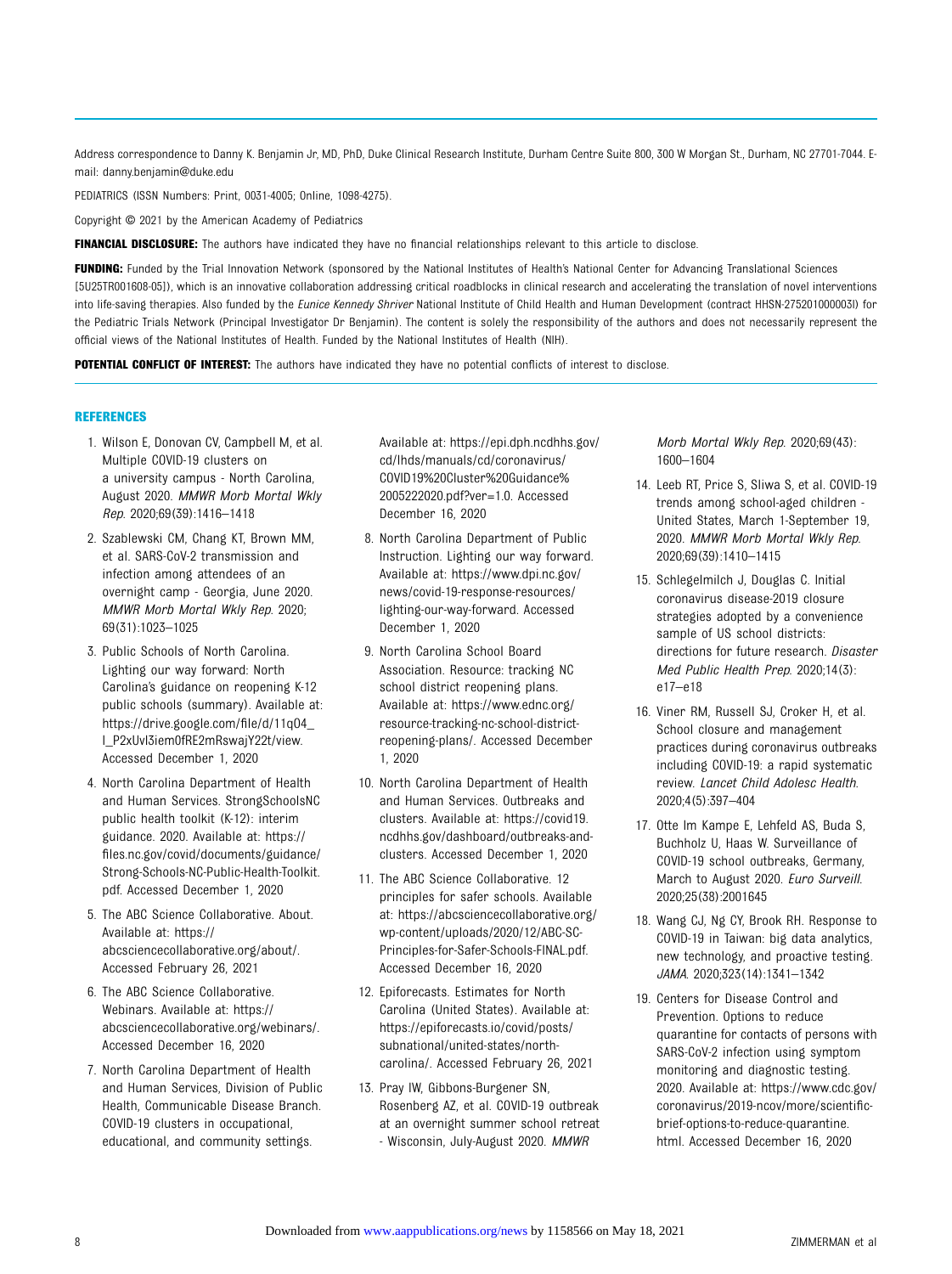# *Pediatrics* 2021;147; COLLABORATIVE David J. Weber, Daniel K. Benjamin Jr and FOR THE ABC SCIENCE Panayotti, Sarah C. Armstrong, Helen Bristow, Donna Parker, Sabrina Zadrozny, E. Boutzoukas, Kathleen A. McGann, Michael J. Smith, Gabriela Maradiaga Kanecia O. Zimmerman, Ibukunoluwa C. Akinboyo, M. Alan Brookhart, Angelique **Incidence and Secondary Transmission of SARS-CoV-2 Infections in Schools**

DOI: 10.1542/peds.2020-048090 originally published online January 8, 2021;

| <b>Updated Information &amp;</b><br><b>Services</b><br><b>References</b> | including high resolution figures, can be found at:<br>http://pediatrics.aappublications.org/content/147/4/e2020048090<br>This article cites 8 articles, 0 of which you can access for free at:<br>http://pediatrics.aappublications.org/content/147/4/e2020048090#BI<br><b>BL</b>                 |
|--------------------------------------------------------------------------|----------------------------------------------------------------------------------------------------------------------------------------------------------------------------------------------------------------------------------------------------------------------------------------------------|
| <b>Subspecialty Collections</b>                                          | This article, along with others on similar topics, appears in the<br>following collection(s):<br><b>Infectious Disease</b><br>http://www.aappublications.org/cgi/collection/infectious_diseases_su<br>h<br><b>Public Health</b><br>http://www.aappublications.org/cgi/collection/public health sub |
| Permissions & Licensing                                                  | Information about reproducing this article in parts (figures, tables) or<br>in its entirety can be found online at:<br>http://www.aappublications.org/site/misc/Permissions.xhtml                                                                                                                  |
| <b>Reprints</b>                                                          | Information about ordering reprints can be found online:<br>http://www.aappublications.org/site/misc/reprints.xhtml                                                                                                                                                                                |

**American Academy of Pediatrics** 



DEDICATED TO THE HEALTH OF ALL CHILDREN®